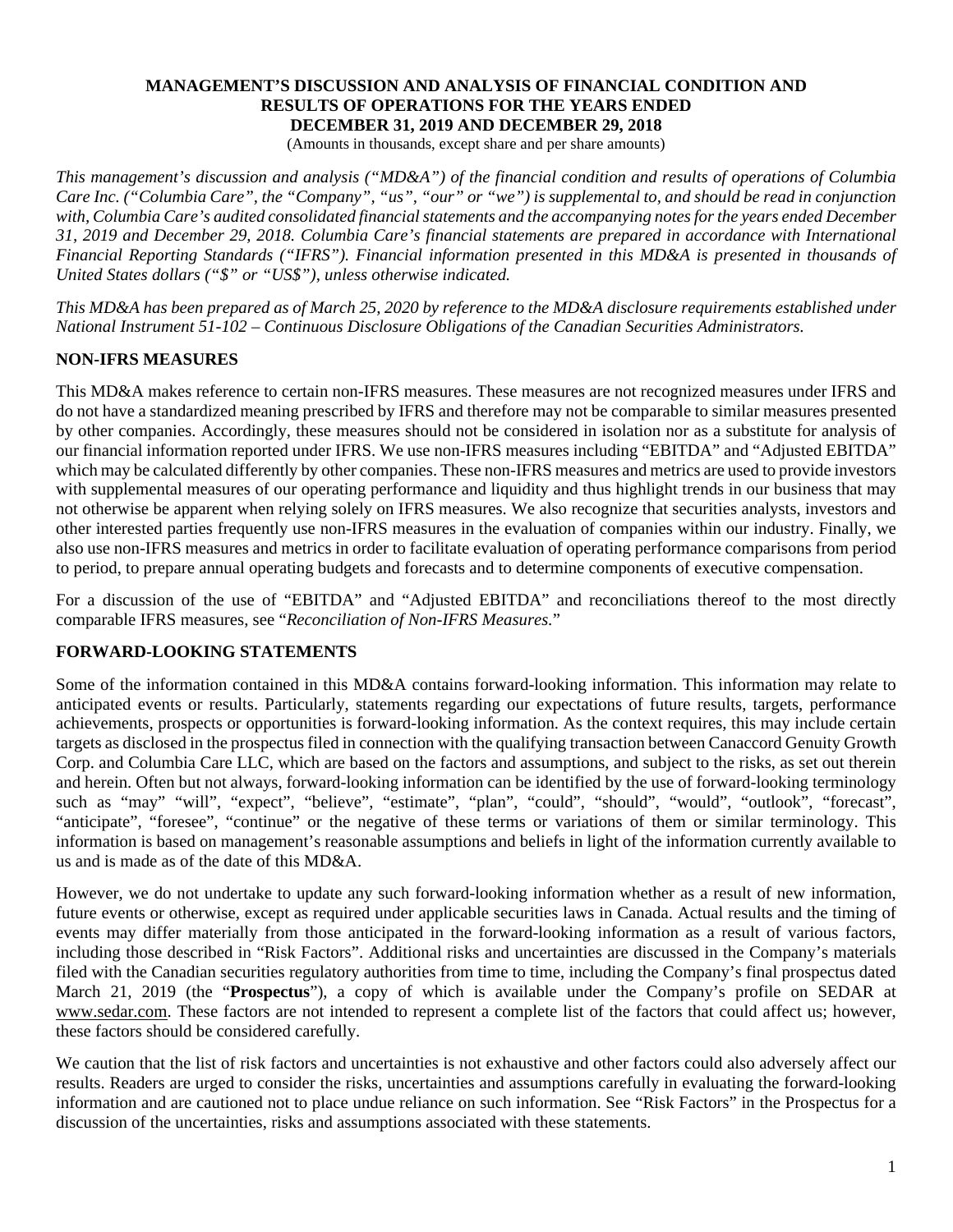The purpose of the forward-looking statements is to provide the reader with a description of management's current expectations regarding the Company's financial performance and they may not be appropriate for other purposes; readers should not place undue reliance on forward-looking statements made herein. To the extent any forward-looking information in this MD&A constitutes future-oriented financial information or financial outlook, within the meaning of applicable securities laws, such information is being provided to demonstrate the potential of the Company and readers are cautioned that this information may not be appropriate for any other purpose. Future-oriented financial information and financial outlook, as with forward-looking information generally, are based on current assumptions and subject to risks, uncertainties and other factors. Furthermore, unless otherwise stated, the forward-looking statements contained in this MD&A are made as of the date of this MD&A, and we have no intention and undertake no obligation to update or revise any forward-looking statements, whether as a result of new information, future events or otherwise, except as required by applicable securities laws. The forward-looking statements contained in this MD&A are expressly qualified by this cautionary statement.

# **OVERVIEW OF COLUMBIA CARE**

Columbia Care, formerly known as Canaccord Genuity Growth Corp. ("CGGC"), was incorporated under the laws of the Province of Ontario on August 13, 2018. On April 26, 2019, the Company completed a reverse takeover ("RTO") transaction and private placement. Following the transaction, the Company's common shares were listed on the Aequitas NEO Exchange under the symbol "CCHW", on the OTCQX Best Market under the symbol "CCHWF" and on the Frankfurt Stock Exchange under the symbol "3LP". Our principal activity is the production and sale of cannabis as regulated by the regulatory bodies and authorities of the jurisdictions in which we have activities.

Columbia Care is comprised of the following companies: Columbia Care Inc., Columbia Care LLC, Columbia Care NY LLC, Curative Health LLC, Curative Health Cultivation LLC, Salubrious Wellness Clinic, Inc., Columbia Care – Arizona, Tempe, L.L.C., 203 Organix, LLC, Columbia Care – Arizona, Prescott, L.L.C., Patriot Care Corp., Columbia Care DC LLC, Mission Bay, LLC, Focused Health LLC, Columbia Care Delaware, LLC, Columbia Care Puerto Rico LLC, Columbia Care Pennsylvania LLC, Columbia Care OH LLC, Columbia Care MD LLC, Better-Gro Companies, L.L.C. d/b/a Columbia Care Florida, Columbia Care New Jersey LLC, Columbia Care Industrial Hemp LLC, Columbia Care Eastern Virginia LLC, Columbia Care International Holdco LLC, Columbia Care UK Limited, Columbia Care Deutschland GmbH and Leafy Greens Inc.

We strive to be the premier provider of cannabis-related products in each of our markets. Our mission is to improve lives by providing cannabis-based health and wellness solutions through community partnerships, research, education and the responsible use of our products as a natural means to alleviate symptoms and improve the quality of life of our patients and customers.

# **HOW WE ASSESS OUR BUSINESS**

We utilize several metrics to measure and track the performance and progress of our business. We refer to certain key performance indicators used by us and generally also used by our competitors in the global cannabis industry. Some of the metrics used by us are not defined under IFRS. See *Reconciliation of Non-IFRS Measures*.

### *Revenue*

In accordance with IFRS 15, revenue is recognized when a customer obtains control of promised goods or services. The amount of revenue reflects the consideration to which Columbia Care expects to be entitled to receive in exchange for these goods or services. Columbia Care applies the following five-step analysis to determine whether, how much and when revenue is recognized: (1) Identify the contract with the customer; (2) Identify the performance obligation in the contract; (3) Determine the transaction price; (4) Allocate the transaction price to the performance obligation in the contract; and (5) Recognize revenue when or as Columbia Care satisfies a performance obligation.

Under IFRS 15, revenue from the sale of medicinal cannabis and derivative products is generally recognized at a point in time when control over the goods has been transferred to the customer. Payment is generally due prior to transfer of the goods and is recognized as revenue upon the satisfaction of the performance obligation. Columbia Care satisfies its performance obligation and transfers control upon delivery and acceptance by the customer, the timing of which is consistent with Columbia Care's previous revenue recognition policy. In instances where customers pay an annual membership fee, the customer will generally receive the benefit of the membership evenly over the period and as a result, Columbia Care will recognize revenue using an output method measure of progress on a straight-line basis over the membership period.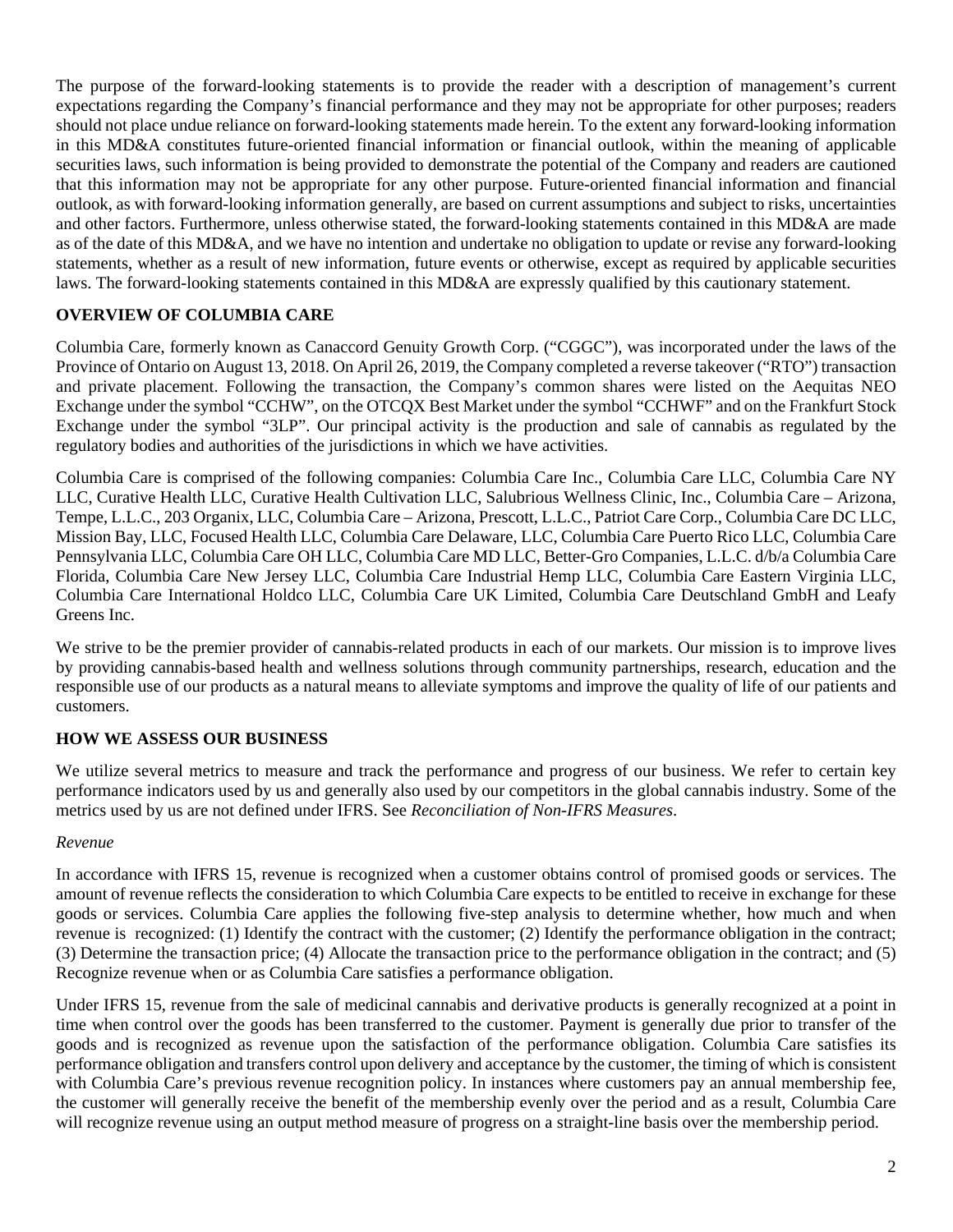# *Gross Profit before Fair Value Adjustments to Biological Assets and Inventory*

Gross Profit before Fair Value Adjustments to Biological Assets and Inventory reflects our revenue less our production costs primarily consisting of labor, materials, rent and facilities, supplies, overhead, amortization on production equipment, shipping, packaging and other expenses required to grow and manufacture cannabis products.

### *Gross Profit after Fair Value Adjustments to Biological Assets and Inventory*

Production costs related to the transformation of biological assets to the point of harvest are capitalized and included in the fair value measurement of the biological assets. Once goods are sold, the associated capitalized costs are recognized as production costs in the statement of operations for the period.

Gross Profit after Fair Value Adjustments to Biological Assets and Inventory is based on Gross Profit before Fair Value Adjustments to Biological Assets and Inventory and includes: (i) fair value adjustments to our biological assets, consisting of cannabis plants measured at fair value less cost to sell up to the point of harvest and (ii) fair value adjustments relieved from inventory when sold. Harvested cannabis is transferred from biological assets at their fair value less cost to sell at harvest, which becomes the deemed cost for inventory which, upon sale, the fair value cost adjustment portion is expensed to finished harvest inventory sold.

As discussed in the notes to our financial statements, there is no active market for unharvested plants in certain states, and determination of the fair value of the biological assets requires us to make assumptions about how market participants assign fair values to these assets. These assumptions primarily relate to estimating the stage of growth of the cannabis plant, selling and other fulfillment costs, average selling prices and expected yields for the plants. See *Critical Accounting Estimate – Biological Assets*.

# *Operating Expenses*

Operating expenses primarily include share-based compensation, salaries and benefits, professional fees, rent and facilities expenses, depreciation and amortization, advertising and promotion expenses, licenses, fees and taxes, pursuit expenses and other general and administrative expenses.

#### *EBITDA*

We believe EBITDA is a useful measure to assess the performance of Columbia Care as it provides meaningful operating results by excluding the effects of expenses that are not reflective of our operating business performance. We define EBITDA as net income (loss) before (i) depreciation and amortization; (ii) income taxes; and (iii) interest expense and debt amortization. See *Reconciliation of Non-IFRS Measures*.

### *Adjusted EBITDA*

We believe Adjusted EBITDA is a useful measure to assess the performance of Columbia Care as it provides more meaningful operating results by excluding the effects of expenses that are not reflective of our operating business performance and other one-time or non-recurring expenses. We define Adjusted EBITDA as EBITDA before (i) fair value gains or losses arising from biological assets; (ii) share-based compensation expense; and (iii) other non-recurring items deemed unrelated to current operations. See *Reconciliation of Non-IFRS Measures*.

# **COLUMBIA CARE OBJECTIVES AND FACTORS AFFECTING OUR PERFORMANCE**

As one of the largest fully integrated operators in the global medical cannabis industry, our strategy to grow our business is comprised of the following key components:

- Expansion and development within and outside our current markets
- Patient-centric, provider-based model to leverage health and wellness focus
- Pharmaceutical quality proprietary product portfolio
- Intellectual property and data-driven innovation

Our performance and future success are dependent on several factors. These factors are also subject to inherent risks and challenges, some of which are discussed below.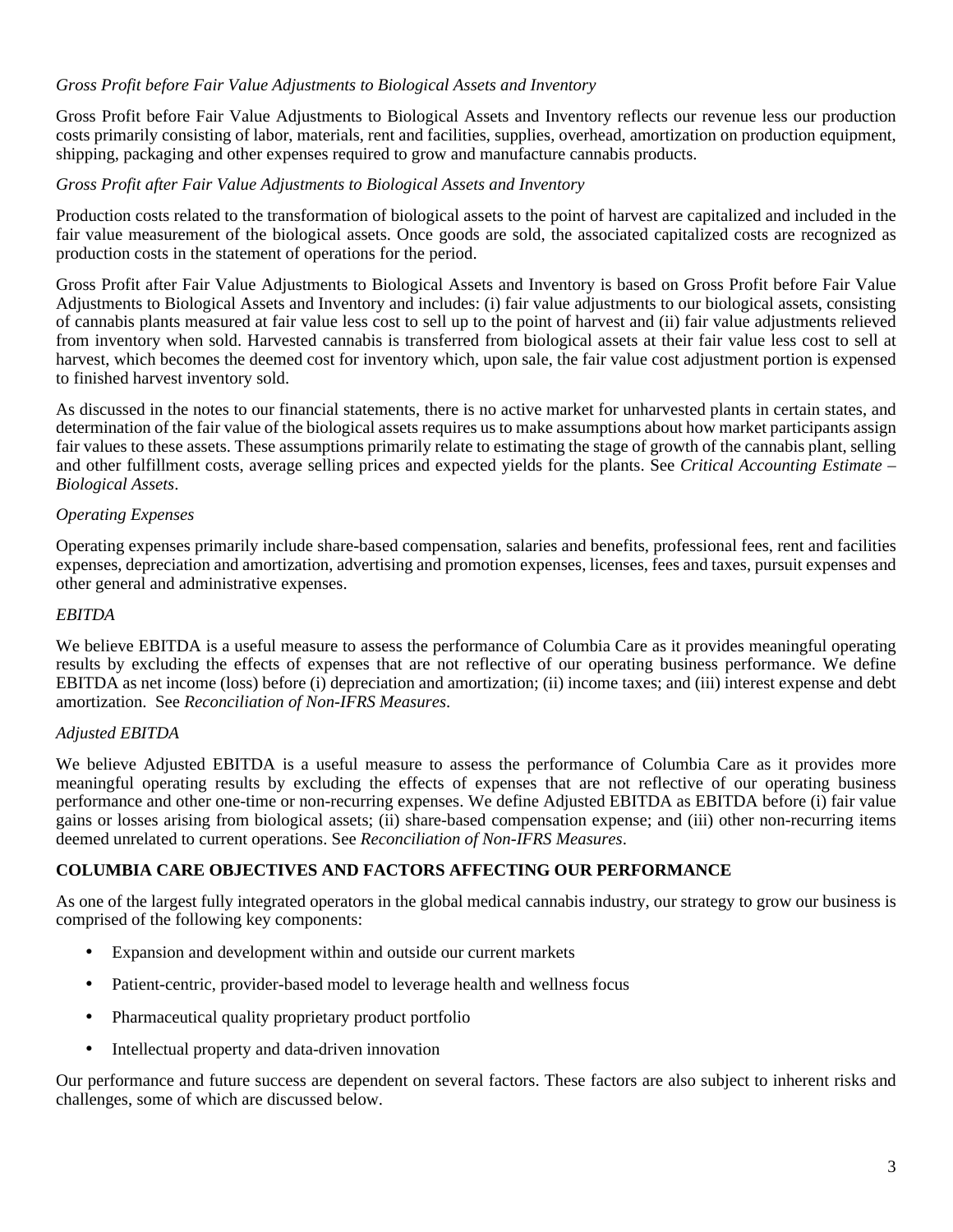# Branding

We have established a national branding strategy across each of the jurisdictions in which we operate. Maintaining and growing our brand appeal domestically and internationally is critical to our continued success.

### Regulation

We are subject to the local and federal laws in the jurisdictions in which we operate. Outside of the United States, our products may be subject to tariffs, treaties and various trade agreements as well as laws affecting the importation of consumer goods. We hold all required licenses for the production and distribution of our products in the jurisdictions in which we operate and continuously monitor changes in laws, regulations, treaties and agreements.

#### Product Innovation and Consumer Trends

Our business is subject to changing consumer trends and preferences, which is dependent, in part, on continued consumer interest in new products. The success of new product offerings, depends upon a number of factors, including our ability to (i) accurately anticipate customer needs; (ii) develop new products that meet these needs; (iii) successfully commercialize new products; (iv) price products competitively; (v) produce and deliver products in sufficient volumes and on a timely basis; and (vi) differentiate product offerings from those of competitors.

### Growth Strategies

We have a successful history of growing revenue and we believe we have a strong domestic and international strategy aimed at continuing our history of expansion in both current and new markets. Our future depends, in part, on our ability to implement our growth strategy including (i) product innovations; (ii) penetration into new markets; (iii) growth in pharmaceutical and distributor partnerships; (iv) future development of e-commerce distribution capabilities; and (v) improvements in operating income, gross profit and operating expense margins. Our ability to implement this growth strategy depends, among other things, on our ability to develop new products that appeal to consumers, maintain and expand brand loyalty, maintain and improve pharmaceutical quality products and brand recognition, maintain and improve competitive position in the markets, and identify and successfully enter and market products in new geographic areas and segments.

### **RECENT DEVELOPMENTS**

Below is a summary of recent developments:

- In November 2019, we entered into a definitive agreement to acquire The Green Solution, the largest vertically integrated cannabis operator in the state of Colorado, through a transaction initially valued at approximately \$140,000, excluding certain performance-based milestone payments.
- In December 2019, we executed an agreement for the sale-leaseback of six properties valued at \$35 million.
- In January 2020, we began adult use cannabis sales in Illinois.
- In March 2020, the World Health Organization declared coronavirus COVID-19 a global pandemic. This contagious disease outbreak, which has continued to spread, and any related adverse public health developments, has adversely affected workforces, economies, and financial markets globally, potentially leading to an economic downturn. At this time, it is not possible for us to predict the duration or magnitude of the adverse results of the outbreak and its effects on our business or results of operations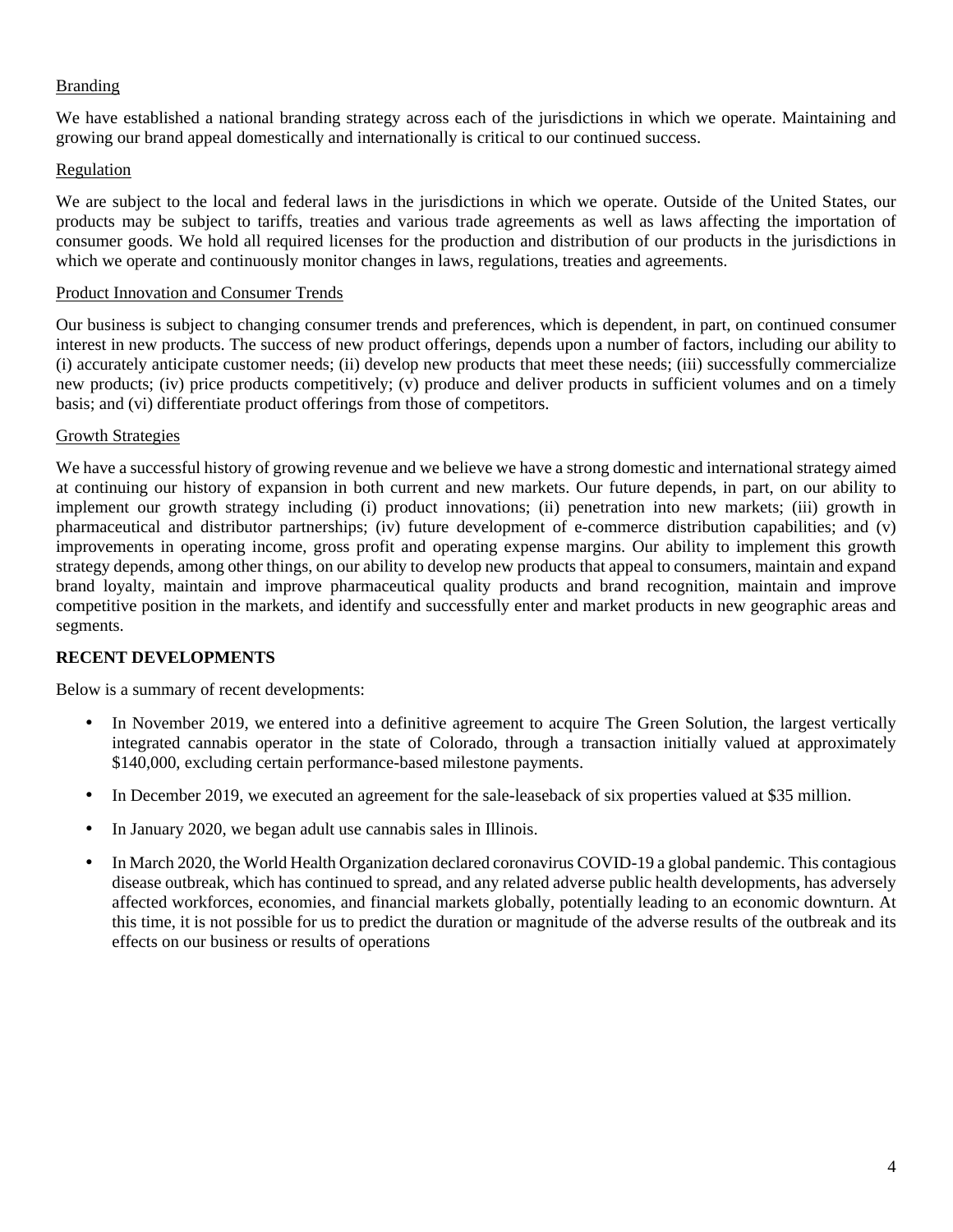# **SELECTED FINANCIAL INFORMATION**

We report results of operations of our affiliates from the date our control commences, either through the purchase of the affiliate or control through a management agreement. The following selected financial information includes only the results of operations following the establishment of control of our affiliates. Accordingly, the information included below may not be representative of the results of operations if such affiliates had been included with their results of operations for the entire reporting period.

The following tables set forth selected consolidated financial information derived from our audited consolidated financial statements, the consolidated financial statements, and the respective accompanying notes prepared in accordance with IFRS.

During the periods discussed herein, we have not made business acquisitions or discontinued operations, and our accounting policies have remained consistent. The selected and summarized consolidated financial information below may not be indicative of our future performance.

Statement of operations:

|                                                                                        | <b>Year Ended</b> |                      |               |                      |  |
|----------------------------------------------------------------------------------------|-------------------|----------------------|---------------|----------------------|--|
|                                                                                        |                   | December 31,<br>2019 |               | December 29,<br>2018 |  |
| Revenues, net                                                                          | $\mathcal{S}$     | 77,459               | $\mathcal{S}$ | 39,328               |  |
| Production costs                                                                       |                   | (56, 850)            |               | (22, 874)            |  |
| Gross profit excluding change in fair value of<br>biological assets and inventory sold |                   | 20,609               |               | 16,454               |  |
| Decrease in fair value of inventory sold                                               |                   | (37, 984)            |               | (52,059)             |  |
| Increase in fair value of biological assets                                            |                   | 54,236               |               | 52,732               |  |
| Gross profit                                                                           |                   | 36,861               |               | 17,127               |  |
| Operating expenses                                                                     |                   | (129,751)            |               | (50,790)             |  |
| Other expense, net                                                                     |                   | (964)                |               | (3,166)              |  |
| Income tax expense                                                                     |                   | (12, 874)            |               | (2,831)              |  |
| Net loss                                                                               |                   | (106, 728)           |               | (39,660)             |  |
| Net loss attributable to non-controlling interest                                      |                   | (4,139)              |               | (863)                |  |
| Net loss attributable to Columbia Care Inc.                                            | \$                | (102, 589)           | <sup>\$</sup> | (38, 797)            |  |
| Loss per share attributable to Columbia Care Inc. - based and diluted                  |                   | (0.49)               |               | (0.23)               |  |

Summary of balance sheet items:

|                                    | December 31, December 29, |              |  |         |
|------------------------------------|---------------------------|--------------|--|---------|
|                                    |                           | 2019         |  | 2018    |
| <b>Total Assets</b>                | S                         | $402,276$ \$ |  | 233,927 |
| <b>Total Liabilities</b>           |                           | 135,344 \$   |  | 30,238  |
| <b>Total Long-Term Liabilities</b> | \$.                       | 99.942 \$    |  | 14.929  |
| <b>Total Equity</b>                |                           | 266,932 \$   |  | 203,689 |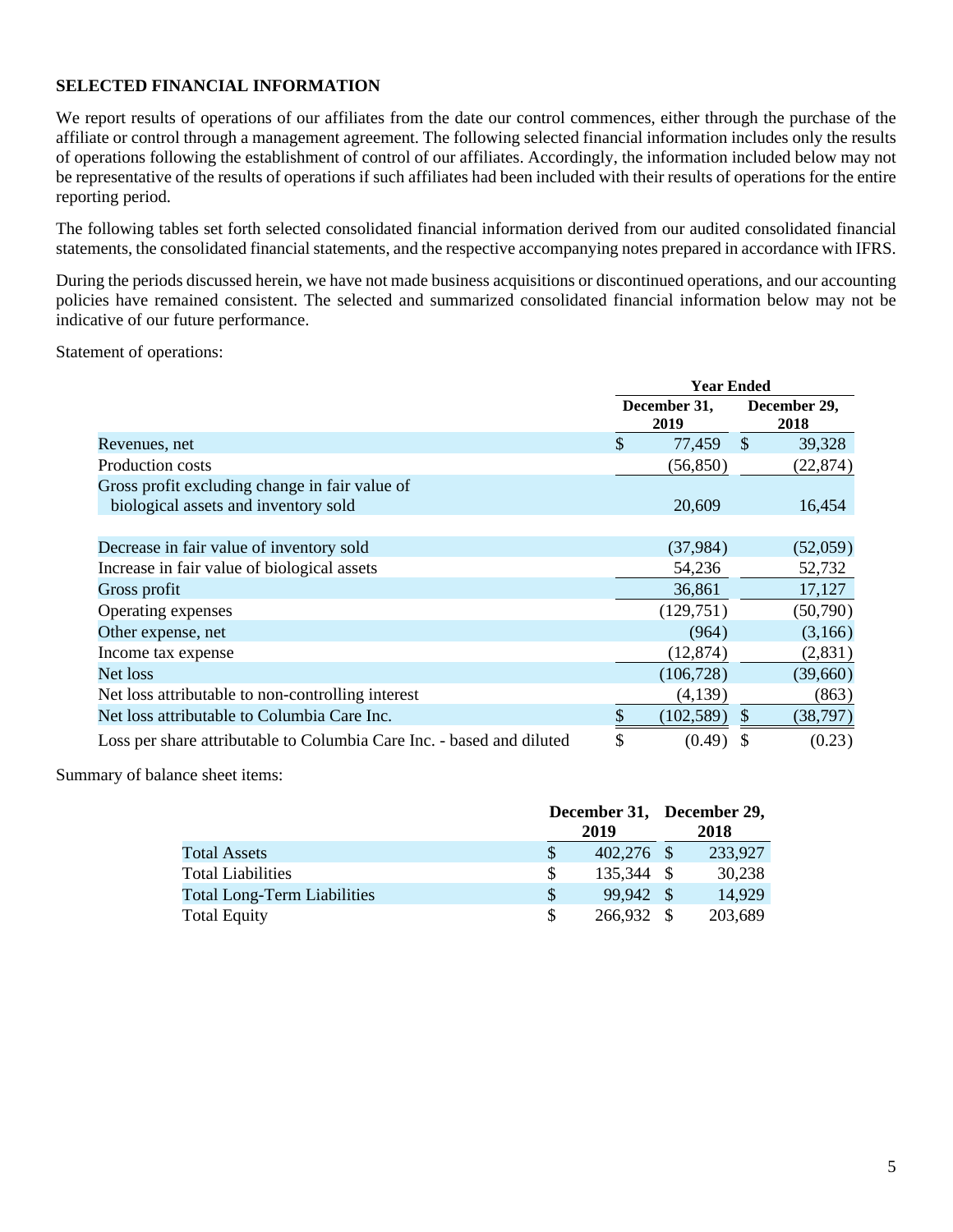### **RESULTS OF OPERATIONS**

## *Comparison of the Three Months Ended December 31, 2019 and December 29, 2018*

The following tables summarize our results of operations for the three months ended December 31, 2019 and December 29,  $2018$ 

|                                                   | <b>Three Months Ended</b> |              |               |              |              |               |               |  |
|---------------------------------------------------|---------------------------|--------------|---------------|--------------|--------------|---------------|---------------|--|
|                                                   |                           | December 31, |               | December 29, | \$           |               | $\frac{0}{0}$ |  |
|                                                   |                           | 2019         |               | 2018         |              | <b>Change</b> | <b>Change</b> |  |
| Revenues, net                                     | $\mathbb{S}$              | 23,172       | <sup>\$</sup> | 10,983       | $\mathbb{S}$ | 12,189        | 111%          |  |
| Production costs                                  |                           | (17,683)     |               | (7,053)      |              | (10,630)      | 151%          |  |
| Gross profit excluding change in fair value of    |                           |              |               |              |              |               |               |  |
| biological assets and inventory sold              |                           | 5,489        |               | 3,930        |              | 1,559         | 40%           |  |
|                                                   |                           |              |               |              |              |               |               |  |
| Decrease in fair value of inventory sold          |                           | 7,237        |               | (20, 605)    |              | 27,842        | $-135%$       |  |
| Increase in fair value of biological assets       |                           | 5,425        |               | 16,084       |              | (10,659)      | $-66\%$       |  |
| Gross profit                                      |                           | 18,151       |               | (591)        |              | 18,742        | $-3171%$      |  |
| Operating expenses                                |                           | (34, 738)    |               | (18, 557)    |              | (16, 181)     | 87%           |  |
| Loss from operations                              |                           | (16, 587)    |               | (19, 148)    |              | 2,561         | $-13%$        |  |
| Other (expense) income, net                       |                           | (788)        |               | 419          |              | (1,207)       | $-288%$       |  |
| Loss before provision for income taxes            |                           | (17, 375)    |               | (18, 729)    |              | 1,354         | $-7\%$        |  |
| Income tax expense                                |                           | (10, 641)    |               | (1,690)      |              | (8,951)       | 530%          |  |
| Net loss                                          |                           | (28,016)     |               | (20, 419)    |              | (7,597)       | 37%           |  |
| Net loss attributable to non-controlling interest |                           | (2,192)      |               | (28)         |              | (2,164)       | 7729%         |  |
| Net loss attributable to Columbia Care Inc.       |                           | (25,824)     |               | (20,391)     |              | (5, 433)      | 27%           |  |

#### *Revenue*

The increase in revenue for the three months ended December 31, 2019, as compared to the prior year period was primarily driven by expansion of our dispensary network and by additional sales through our existing dispensaries.

### *Gross Profit before Fair Value Adjustments*

The increase in gross profit before fair value adjustments to biological assets and inventory for three months ended December 31, 2019, as compared to the prior year period was due to volume growth of our business, partially offset by production costs of new facilities that were not yet operating at commercial scale. As a percentage of revenue, gross profit before fair value adjustments declined due to costs incurred for our new cultivation and manufacturing facilities, as these new facilities were not yet operating throughout the fourth quarter of 2019.

### *Change in Fair Value of Biological Assets*

Biological asset transformation for the three months ended December 31, 2019 was a net gain of \$12,662 as compared to a net loss of \$4,521 for the prior year period. The increase of \$17,183 was due an increase in the volume of unharvested plants and inventory.

### *Operating Expenses*

The increase of \$16,181 in operating expenses for the three months ended December 31, 2019, as compared to the prior year period, was primarily attributable to an increase in salary and benefits costs and facility costs of \$4,458 as we expanded our operations and increased the size and scope of our administrative functions. In addition, there was a \$4,294 increase in share-based compensation expense due to issuances of equity awards in 2019. The remaining increase was primarily due to higher advertising and promotion expenses of \$2,710, higher depreciation and amortization expense of \$1,814 and higher professional fees of \$1,045.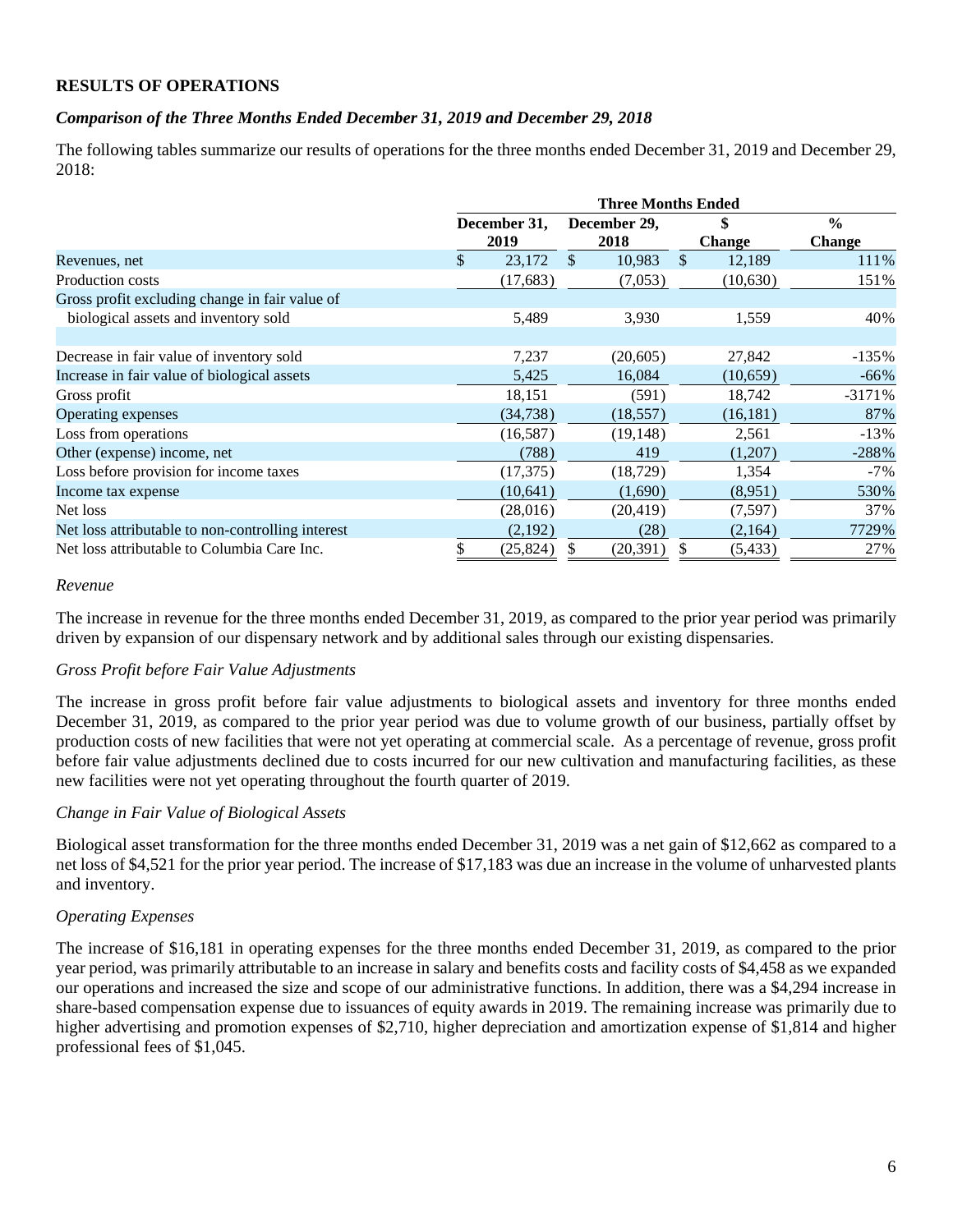## *Other (Expense) Income, Net*

The increase in other (expense) income, net for the three months ended December 31, 2019, as compared to the prior year period, was due to interest expense of \$1,155 on leases recorded due to the adoption of IFRS 16.

### *Provision for Income Taxes*

The provision for income taxes for the three months ended December 31, 2019 was \$10,641 compared to a provision for income taxes of \$1,690 for the three months ended December 29, 2018.

### *Adjusted EBITDA*

The decrease in Adjusted EBITDA for the three months ended December 31, 2019, as compared to the prior year period, was primarily driven by increases in facility costs, salary and benefits costs and advertising and promotion expenses. See *Non-IFRS Measures*.

Our future financial results are subject to significant potential fluctuations caused by, among other things, fair value adjustments to biological assets and inventory sold, growth of sales volume in new and existing markets and our ability to control operating expenses. In addition, our financial results may be impacted significantly by changes to the regulatory environment in which we operate, both on a local, state and federal level.

### *Comparison of the Years Ended December 31, 2019 and December 29, 2018*

The following tables summarize our results of operations for the years ended December 31, 2019 and December 29, 2018:

|                                                   |               | <b>Year Ended</b> |               |              |     |               |               |  |  |
|---------------------------------------------------|---------------|-------------------|---------------|--------------|-----|---------------|---------------|--|--|
|                                                   |               | December 31,      |               | December 29, | \$  |               | $\frac{0}{0}$ |  |  |
|                                                   |               | 2019              |               | 2018         |     | <b>Change</b> | <b>Change</b> |  |  |
| Revenues, net                                     | $\mathcal{S}$ | 77,459            | $\mathcal{S}$ | 39,328       | -\$ | 38,131        | 97%           |  |  |
| Production costs                                  |               | (56, 850)         |               | (22, 874)    |     | (33,976)      | 149%          |  |  |
| Gross profit excluding change in fair value of    |               |                   |               |              |     |               |               |  |  |
| biological assets and inventory sold              |               | 20,609            |               | 16,454       |     | 4,155         | 25%           |  |  |
|                                                   |               |                   |               |              |     |               |               |  |  |
| Decrease in fair value of inventory sold          |               | (37, 984)         |               | (52,059)     |     | 14,075        | $-27%$        |  |  |
| Increase in fair value of biological assets       |               | 54,236            |               | 52,732       |     | 1,504         | 3%            |  |  |
| Gross profit                                      |               | 36,861            |               | 17,127       |     | 19,734        | 115%          |  |  |
| Operating expenses                                |               | (129,751)         |               | (50, 790)    |     | (78, 961)     | 155%          |  |  |
| Loss from operations                              |               | (92, 890)         |               | (33,663)     |     | (59, 227)     | 176%          |  |  |
| Other expense, net                                |               | (964)             |               | (3,166)      |     | 2,202         | $-70\%$       |  |  |
| Loss before provision for income taxes            |               | (93, 854)         |               | (36, 829)    |     | (57,025)      | 155%          |  |  |
| Income tax expense                                |               | (12, 874)         |               | (2,831)      |     | (10,043)      | 355%          |  |  |
| Net loss                                          |               | (106, 728)        |               | (39,660)     |     | (67,068)      | 169%          |  |  |
| Net loss attributable to non-controlling interest |               | (4,139)           |               | (863)        |     | (3,276)       | 380%          |  |  |
| Net loss attributable to Columbia Care Inc.       | \$            | (102, 589)        | $\mathbb{S}$  | (38,797)     | \$  | (63, 792)     | 164%          |  |  |

#### *Revenue*

The increase in revenue for the year ended December 31, 2019, as compared to the prior year period was primarily driven by expansion of our dispensary network and by additional sales through our existing dispensaries.

### *Gross Profit before Fair Value Adjustments*

The increase in gross profit before fair value adjustments to biological assets and inventory for year ended December 31, 2019, as compared to the prior year period was due to volume growth of our business, partially offset by production costs of new facilities that were not yet operating at commercial scale. As a percentage of revenue, gross profit before fair value adjustments declined due to costs incurred for our new cultivation and manufacturing facilities, as these new facilities were not yet operating throughout 2019.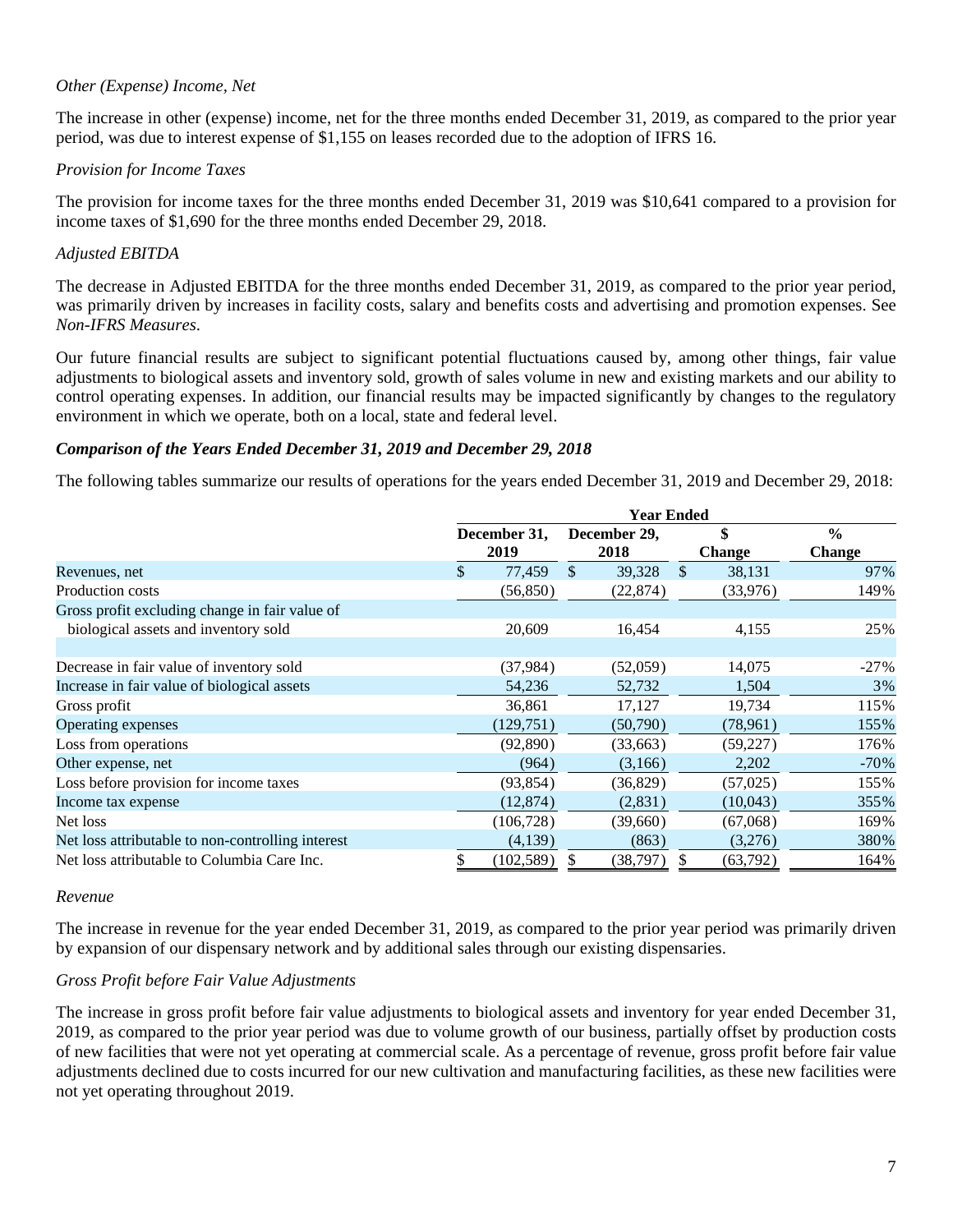# *Change in Fair Value of Biological Assets*

Biological asset transformation for the year ended December 31, 2019 was a net gain of \$16,252 as compared to a net gain of \$673 for the prior year. The increase of \$15,579 was due to an increase in the volume of unharvested plants and inventory.

### *Operating Expenses*

The increase of \$78,961 in operating expenses for the year ended December 31, 2019, as compared to the prior year period, was primarily attributable to a \$20,315 increase to share-based compensation, an increase salary and benefits costs and facility costs of \$17,216 as we expanded our operations and increased the size and scope of our administrative functions, an increase of \$14,440 due to professional fees, partly driven by transaction expenses related to our RTO, and \$11,071 listing fee expense. The remaining increase was primarily due higher depreciation and amortization expense of \$5,472 and higher advertising and promotion expenses of \$4,930.

## *Other Expense, Net*

The increase of \$2,202 in other expense, net for the year ended December 31, 2019, as compared to the prior year period, was due to an increase in interest expense due to our adoption of IFRS 16 from January 1, 2019, offset by lower interest payment on outstanding debt due to the repayment of our debt obligations during 2018, a realized foreign exchange gain of \$852 in connection with our RTO and increased interest income from loans to third parties.

## *Provision for Income Taxes*

The provision for income taxes for the year ended December 31, 2019 was \$12,874 compared to a provision for income taxes of \$2,831 for the year ended December 29, 2018.

## *Adjusted EBITDA*

The decrease in Adjusted EBITDA for the year ended December 31, 2019, as compared to the prior year period, was primarily driven by increases in facility costs, salary and benefits costs and professional fees. See *Non-IFRS Measures*.

Our future financial results are subject to significant potential fluctuations caused by, among other things, fair value adjustments to biological assets and inventory sold, growth of sales volume in new and existing markets and our ability to control operating expenses. In addition, our financial results may be impacted significantly by changes to the regulatory environment in which we operate, both on a local, state and federal level.

### **Reconciliation of Non-IFRS Measures**

The following table provides a reconciliation of net loss for the period to EBITDA and Adjusted EBITDA for the three months and years ended December 31, 2019 and December 29, 2018:

|                                                                            | <b>Three Months Ended</b> |                                   | <b>Year Ended</b> |                                   |  |           |  |
|----------------------------------------------------------------------------|---------------------------|-----------------------------------|-------------------|-----------------------------------|--|-----------|--|
|                                                                            | 2019                      | December 31, December 29,<br>2018 |                   | December 31, December 29,<br>2019 |  | 2018      |  |
| Net loss                                                                   | \$<br>$(28,016)$ \$       | $(20, 419)$ \$                    |                   | $(106,728)$ \$                    |  | (39,660)  |  |
| Income tax                                                                 | 10.641                    | 1,690                             |                   | 12,874                            |  | 2,831     |  |
| Depreciation and amortization                                              | 4.929                     | 1,291                             |                   | 15,189                            |  | 4,677     |  |
| Interest expense, net and debt amortization                                | 524                       | 4,473                             |                   | 1,698                             |  | 7,700     |  |
| <b>EBITDA</b>                                                              | $(11, 922)$ \$            | $(12,965)$ \$                     |                   | $(76,967)$ \$                     |  | (24, 452) |  |
| Adjustments:                                                               |                           |                                   |                   |                                   |  |           |  |
| Share-based compensation                                                   | 9,834                     | 5.540                             |                   | 34,373                            |  | 14,058    |  |
| Net impact, fair value of biological assets and<br>inventory sold          | (12,662)                  | 4,521                             |                   | (16,252)                          |  | (673)     |  |
| Listing fee expense                                                        |                           |                                   |                   | 11,071                            |  |           |  |
| Transaction costs associated with The Green<br>Solution and sale leaseback | 839                       |                                   |                   | 839                               |  |           |  |
| <b>Adjusted EBITDA</b>                                                     | (13,911)                  | (2,904)                           |                   | (46, 936)                         |  | (11,067)  |  |

The adjustment for interest expense, net and debt amortization includes the sum of interest income and interest expense presented on our statements of operations and the revaluation of derivative liability, which is presented on our statements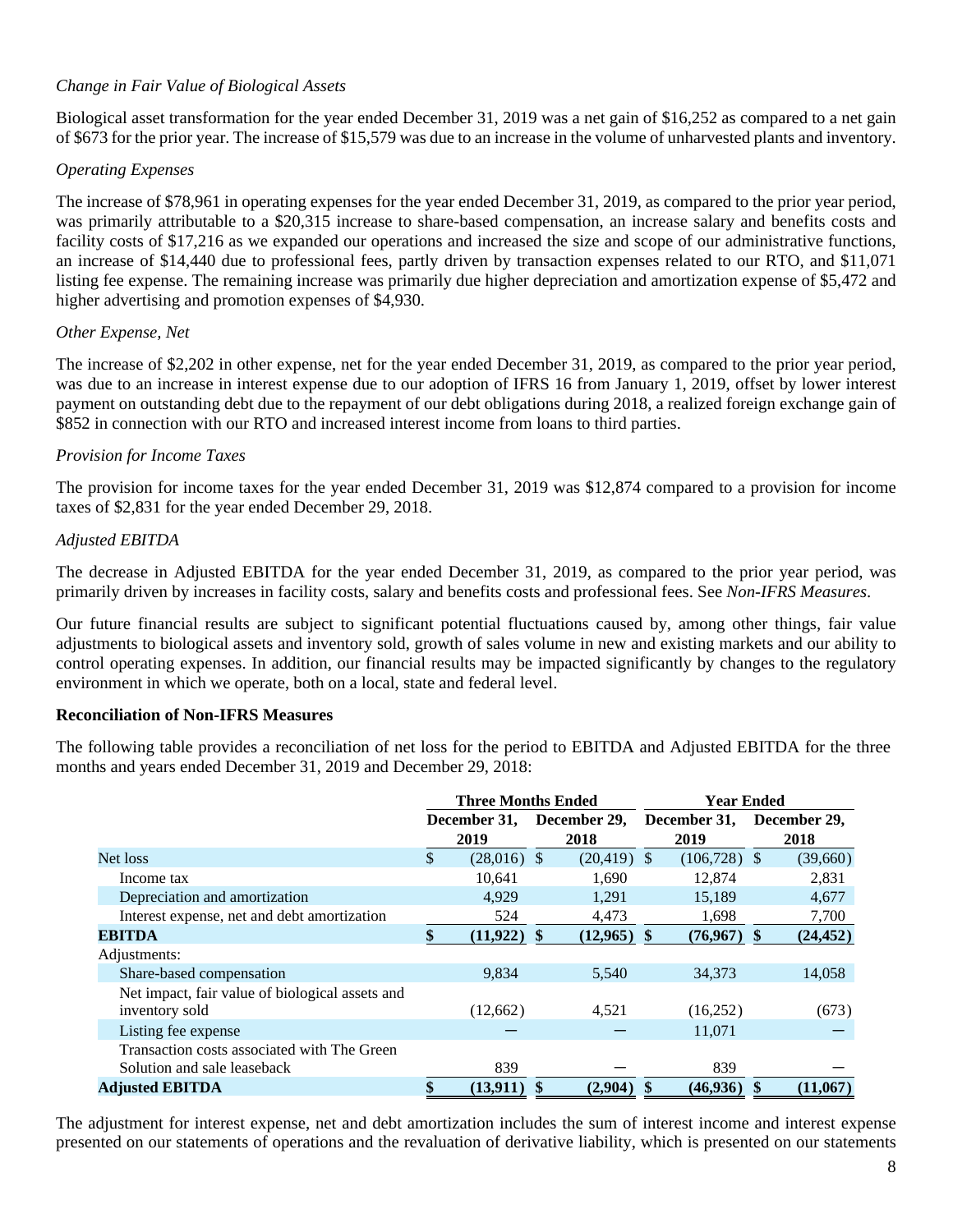of cash flows. Share-based compensation is the total of equity-based compensation expense and deferred compensation expense, which are presented in our statements of cash flows.

## **Summary of Quarterly Results**

|                      |                      | <b>Net Loss</b> |                        | Net Loss per           |
|----------------------|----------------------|-----------------|------------------------|------------------------|
|                      |                      |                 | <b>Attributable to</b> | <b>Share-Basic and</b> |
| <b>Ouarter Ended</b> | <b>Total Revenue</b> |                 | <b>Shareholders</b>    | <b>Diluted</b>         |
| December 31, 2019    | \$<br>23,172         | $\mathcal{S}$   | $(25,824)$ \$          | (0.12)                 |
| September 30, 2019   | 22,120               |                 | (18,263)               | (0.08)                 |
| June 30, 2019        | 19,297               |                 | (33, 642)              | (0.16)                 |
| March 31, 2019       | 12,870               |                 | (24, 860)              | (0.13)                 |
| December 29, 2018    | 10,983               |                 | (20,391)               | (0.11)                 |
| September 29, 2018   | 9,925                |                 | (4,946)                | (0.03)                 |
| June 30, 2018        | 9,571                |                 | (4,024)                | (0.02)                 |
| March 31, 2018       | 8.849                |                 | (9, 436)               | (0.06)                 |

## **Liquidity and Capital Resources**

Our primary need for liquidity is to fund working capital requirements of our business, capital expenditures and for general corporate purposes. Historically, we have relied on external financing as our primary source of liquidity. Our ability to fund our operations and to make capital expenditures depends on our ability to successfully secure financing through issuance of debt or equity, as well as our ability to improve our future operating performance and cash flows, which are subject to prevailing economic conditions and financial, business and other factors, some of which are beyond our control.

We are currently meeting our obligations as they become due, and are earning revenues from our operations. However, the Company has sustained losses since inception, we may require additional capital in the future. We estimate that based on our current business operations and working capital, we will continue to meet our obligations as they become due in the short term. As we continue to seek growth through expansion or acquisition, our cash flows requirements and obligations could materially change. As of December 31, 2019, we did not have any significant external capital requirements.

### *Recent Financing Transactions*

### *Sale-Leasebacks*

During the fourth quarter of 2019, we sold five properties located in Massachusetts, California and Illinois for \$25,323, which was approximately the cost to us. In connection with these sales, we entered into lease agreements with the purchasers of the properties. In addition, we agreed to sell a sixth property, contingent on certain provisions, for \$3,900.

Included in the agreements, we are expected to complete tenant improvements related to certain properties, for which the landlords have agreed to provide tenant improvement allowances ("TI Allowances") of which \$5,967 was available to us as of December 31, 2019.

### *Working Capital Loan*

In July 2016, we obtained working capital loans from various lenders, at a stated interest rate of 10% and a maturity date of July 11, 2019. The loans were unsecured. Cash interest was paid in arrears on July 31, 2018 and on each quarterly anniversary thereafter. In December 2018, \$650 in loan principal was repaid while the remaining \$300 principal balance was repaid in January 2019.

### *Term Debt*

### *Real Estate Debt*

In January 2016, we entered into a loan and security agreement with various individuals. The agreement had a stated interest rate of 7% with a maturity date of January 25, 2019.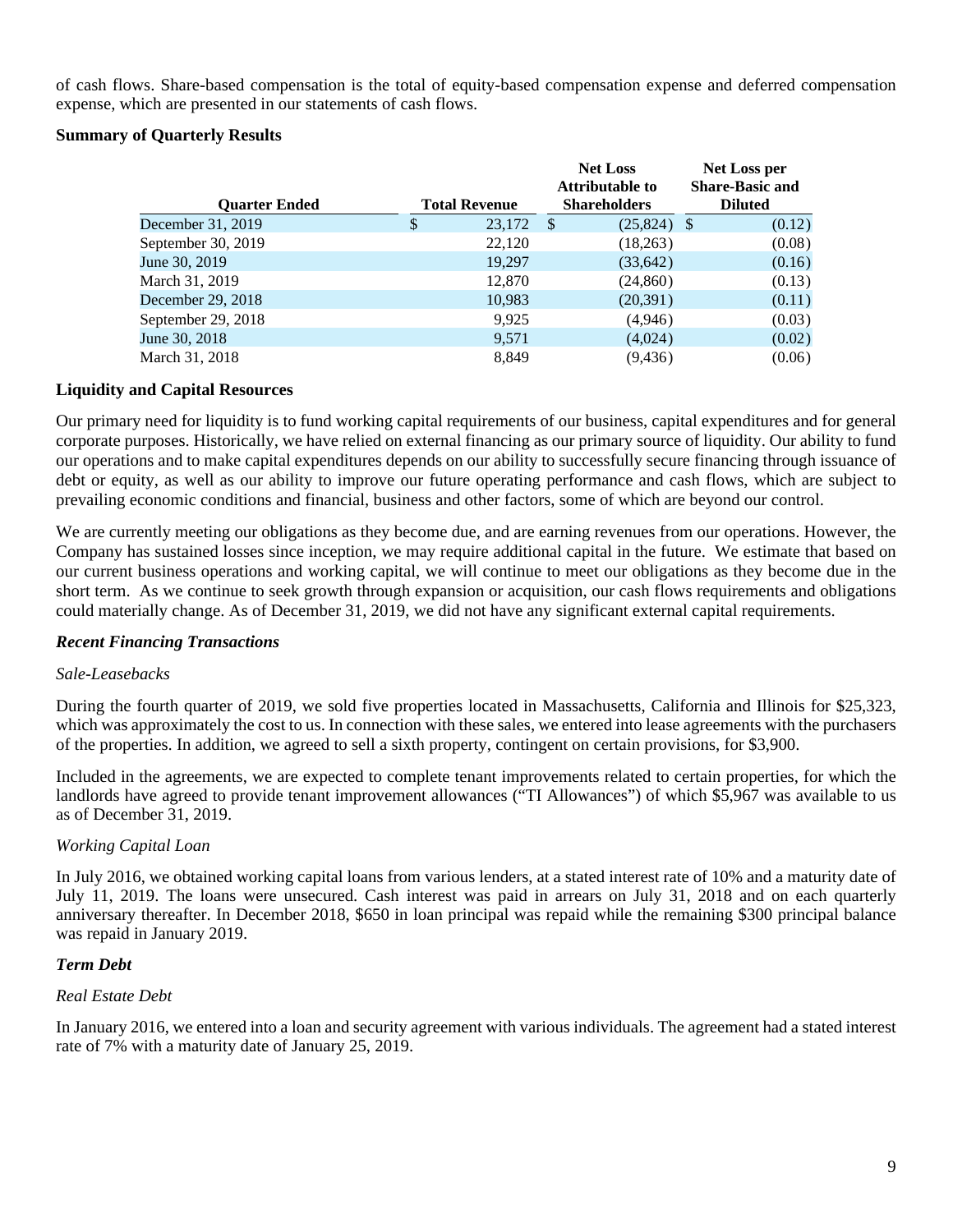In December 2018, \$8,005 was repaid or converted to common units while the remaining \$3,795 was repaid or converted to equity in January 2019.

## *Note Payable – Former Member*

On July 6, 2016 we purchased a 10% minority interest from a former member in Columbia Care Arizona Tempe DE, LLC, for a total of \$1,000, which was payable as follows: \$250 upon the execution of the agreement; \$150 payable on or before January 1, 2017 (which was paid in 2016) and; \$600 payable in twelve equal quarterly payments commencing April 1, 2017 and continuing through January 1, 2020. The note was non-interest bearing and was guaranteed by Columbia Care and its managing members.

The purchase of the non-controlling interest in the amount of \$1,000 is reflected in the changes in Stockholders' Equity section of the accompanying financial statements. As of December 31, 2019, the note was repaid.

## *Cash Flows*

The following table summarizes the sources and uses of cash for each of the periods presented:

|                                           | <b>Year Ended</b>    |                      |  |           |  |  |  |  |
|-------------------------------------------|----------------------|----------------------|--|-----------|--|--|--|--|
|                                           | December 31,<br>2019 | December 29,<br>2018 |  |           |  |  |  |  |
| Net cash used in operating activities     |                      | $(59,743)$ \$        |  | (24,766)  |  |  |  |  |
| Net cash used in investing activities     |                      | (91,255)             |  | (27, 872) |  |  |  |  |
| Net cash provided by financing activities |                      | 152,221              |  | 85,582    |  |  |  |  |
| Net increase in cash and cash equivalents |                      | 1.223                |  | 32,944    |  |  |  |  |

## *Operating Activities*

During the year ended December 31, 2019, operating activities used \$59,743 of cash, primarily resulting from net loss of \$106,728 and net cash used in changes in operating assets and liabilities of \$11,026, partially offset by equity-based compensation expense of \$28,870, the listing fee expense of \$11,071, depreciation and amortization of \$15,189 and deferred compensation expense of \$5,503. Cash used due to changes in operating assets and liabilities was primarily due to increases in non-current assets of \$87,467, inventory of \$20,539, partially offset by increases in long-term liabilities of \$83,423 and current liabilities of \$12,001.

During the year ended December 29, 2018, operating activities used \$24,766 of cash, primarily resulting from net loss of \$39,660 and net cash used in changes in operating assets and liabilities of \$9,374, partially offset by change in the fair value of biological assets of \$673, depreciation and amortization of \$4,677, equity-based compensation expense of \$8,526, and deferred compensation expense of \$5,532. Cash used due to changes in operating assets and liabilities was primarily due to increases in inventory of \$8,037 and increased other non-current assets of \$2,129.

### *Investing Activities*

During the year ended December 31, 2019, investing activities used \$91,255 of cash, consisting of purchases of property and equipment of \$77,445, the issuance of a note receivables of \$17,420, cash for loans under the CannAscend and Corsa Verde agreements of \$11,386 and cash paid for deposits of \$6,621, partially offset by cash received from sale leasebacks of \$19,614 and deposits of \$3,697.

During the year ended December 29, 2018, investing activities used \$27,872 of cash, primarily consisting of \$14,529, cash paid in escrow, cash paid for option deposit, and cash for loan under CannAscend agreement of \$12,026, \$2,124, and \$1,002, respectively, the purchase of Mission Bay of \$2,000, and cash paid for short-term deposits of \$2,058, partially offset by cash received from long-term deposits of \$5,936.

### *Financing Activities*

During the year ended December 31, 2019, financing activities provided \$152,221 of cash, consisting of \$157,359 in proceeds received from the issuance of equity and proceeds from sale leasebacks of \$5,709, partially offset by lease payments of \$6,641, repurchases of common shares of \$2,413 and debt repayment of \$1,795.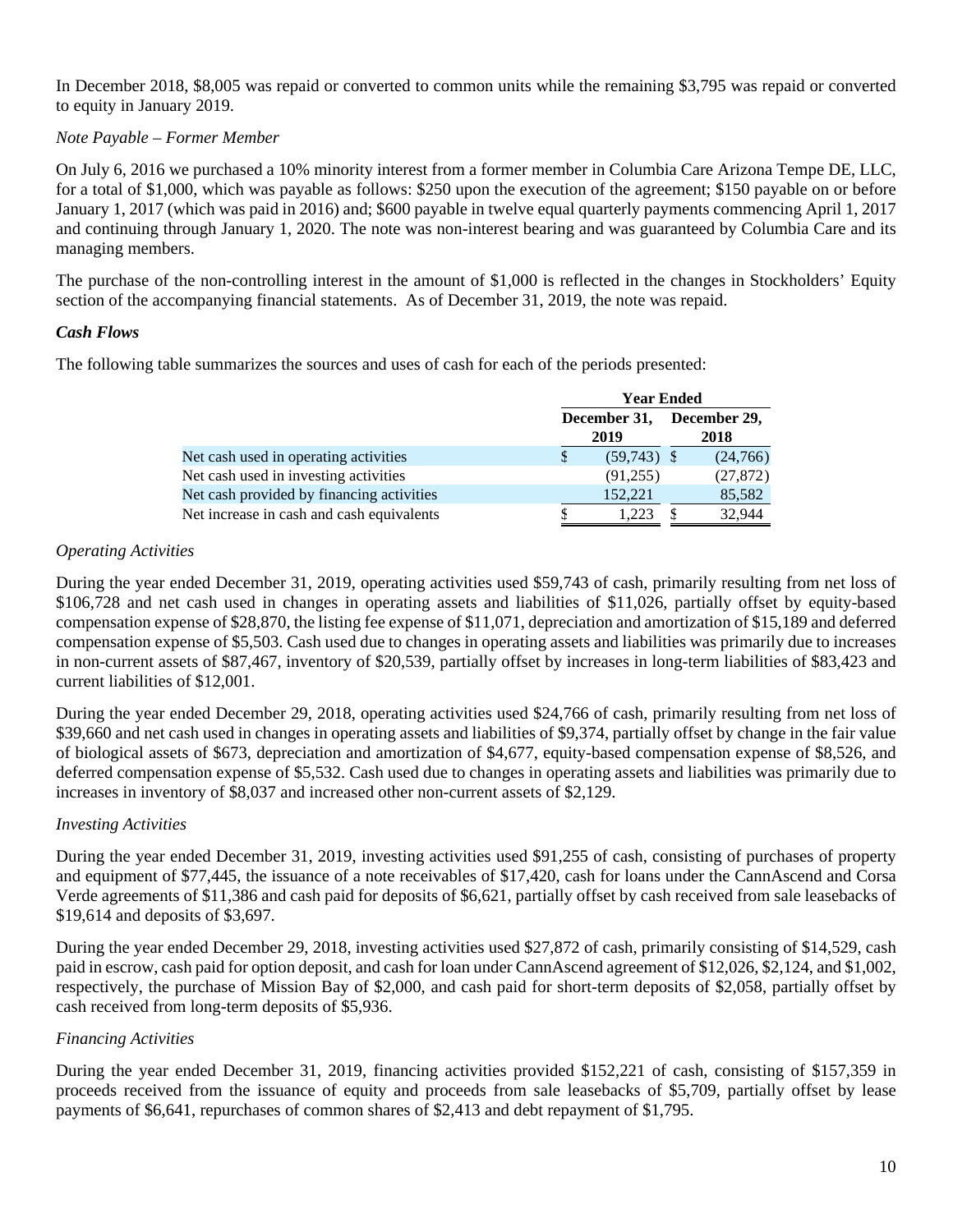During the year ended December 29, 2018, financing activities provided \$85,582 of cash, consisting of \$101,921 in proceeds received from the issuance of equity and \$9,440 in proceeds from the issuance of debt and warrants.

### **Contractual Obligations and Commitments**

The following table summarizes contractual obligations as of December 31, 2019 and the effects that such obligations are expected to have on our liquidity and cash flows in future periods:

|                   | <b>Payments Due by Period</b> |                                                        |  |        |                  |  |            |  |  |
|-------------------|-------------------------------|--------------------------------------------------------|--|--------|------------------|--|------------|--|--|
|                   |                               | Total                                                  |  | Year 1 | <b>Years 2-5</b> |  | Years $5+$ |  |  |
| Lease commitments |                               | $\frac{1}{2}$ \$ 130,866 \$ 11,776 \$ 41,540 \$ 77,550 |  |        |                  |  |            |  |  |

Amounts in the table reflect minimum payments due for our leased facilities under various lease agreements that expire through December 2034. The above table excludes purchase orders for inventory in the normal course of business.

### **Outstanding Share Information**

As of March 20, 2020, Columbia Care has 216,537,031 outstanding shares and 249,770,079 shares on a diluted basis, assuming in all cases, conversion of all proportionate voting shares into common shares.

## **OFF-BALANCE SHEET ARRANGEMENTS**

As of the date of this filing, we do not have any off-balance-sheet arrangements that have, or are reasonably likely to have, a current or future effect on the results of our operations or financial condition, including, and without limitation, such considerations as liquidity and capital resources.

# **RELATED PARTY TRANSACTIONS**

We finance the construction of facilities and working capital for operations of our not-for-profit subsidiaries. Each not-forprofit subsidiary executes a note in favor of Columbia Care (or its affiliates) which bears interest and has specific repayment terms. Each of the not-for-profit entities has a separate board of directors, which include certain stockholders of Columbia Care. Columbia Care earns success fees upon the implementation and successful opening of the facilities, as well as ongoing management fees. These transactions are eliminated in consolidation for financial reporting purposes.

In accordance with IFRS reporting standards, we report compensation, fees, and other benefits and compensation arrangements made to individuals within the organization that fit the definition of key management personnel. Key management personnel include those persons having authority and responsibility for planning, directing, and controlling the activities of Columbia Care as a whole. Our key management personnel consist of executive and non-executive stockholders of Columbia Care's Board of Directors and corporate officers and/or companies controlled by those individuals.

Remuneration attributed to key management personnel during the years ended December 31, 2019 and December 29, 2018, are summarized in the table below:

|                           | <b>Year Ended</b>    |       |  |                      |  |  |  |
|---------------------------|----------------------|-------|--|----------------------|--|--|--|
|                           | December 31,<br>2019 |       |  | December 29,<br>2018 |  |  |  |
| Salaries and benefits     |                      | 3,660 |  | 2,245                |  |  |  |
| Equity-based compensation | 21.644               |       |  | 4,324                |  |  |  |
|                           | 25,304               |       |  | 6,569                |  |  |  |

# **CHANGES IN OR ADOPTION OF ACCOUNTING PRACTICES**

The following IFRS standards have been recently issued by the IASB. We have adopted these new standards on future consolidated financial statements. Pronouncements that are not applicable or where it has been determined do not have a significant impact to Columbia Care have been excluded herein.

# *IFRS 16, Leases*

IFRS 16, *Leases* was issued by the IASB in January 2016. It replaced IAS 17, *Leases* for reporting periods beginning on or after January 1, 2019. We have adopted IFRS 16 retrospectively with the cumulative effect of initially applying the standard recognized at the date of initial application in accordance with paragraphs C7–C13. We apply the standard only to leases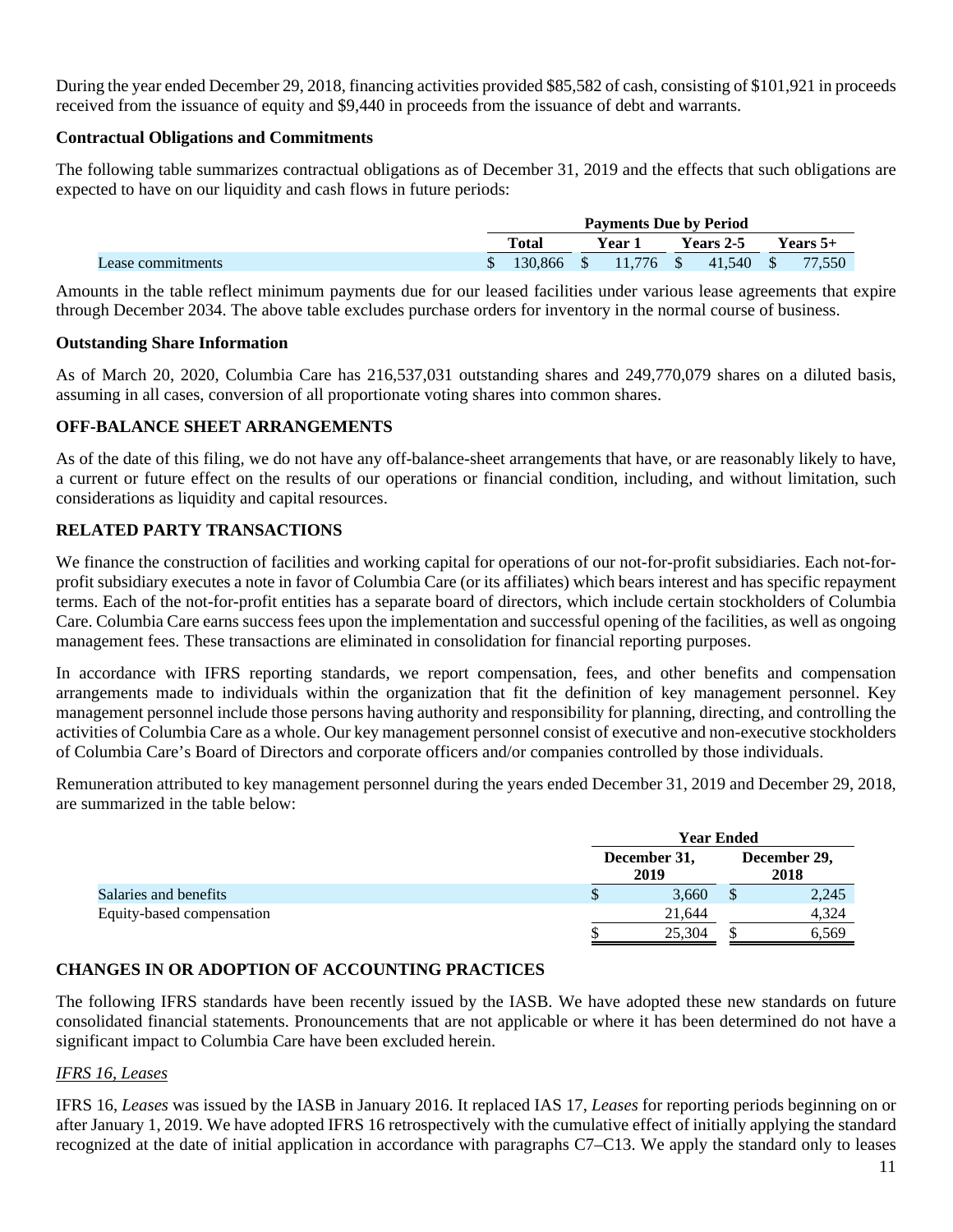which were previously identified as leases under IAS 17 and IFRIC 4 in accordance with the practical expedient allowed under the standard. The leases within Columbia Care are comprised only of buildings, office leases and security equipment. The adoption of this standard results in almost all leases being recognized on the balance sheet, except for short-term and low-value leases. As at January 1, 2019, we recognized lease assets of \$35,070, a corresponding lease liability of \$35,737 and derecognized deferred rent of \$713 and prepaid expenses of \$46.

# *IFRIC 23, Taxes*

In June 2017, the IASB issued IFRIC 23, *Uncertainty over Income Tax Treatments*, aiming to reduce diversity in how companies recognize and measure a tax liability or tax asset when there is uncertainty over income tax treatments. The standard is to be applied to the determination of taxable profit (tax loss), tax bases, unused tax losses, unused tax credits and tax rates, when there is uncertainty over income tax treatments under IAS 12. We adopted IFRIC 23 as of January 1, 2019, with no significant impact to our consolidated interim financial statements.

# **CRITICAL ACCOUNTING ESTIMATES**

We make judgements, estimates and assumptions about the future that affect reported of assets and liabilities, and revenues and expenses. Actual results may differ from these estimates. The estimates and underlying assumptions are reviewed on an ongoing basis. Revisions to accounting estimates are recognized in the period in which the estimate is revised if the revision affects only that period or in the period of the revision and future periods if the review affects both current and future periods.

The preparation of our consolidated financial statements requires us to make judgements, estimates and assumptions that affect the application of policies and reported amounts of assets and liabilities, and revenue and expenses. Actual results may differ from these estimates. The estimates and underlying assumptions are reviewed on an ongoing basis. Revisions to accounting estimates are recognized in the period in which the estimate is revised if the revision affects only that period or in the period of the revision and future periods if the review affects both current and future periods.

Judgements, estimates and assumptions with the most significant effect on the amounts recognized in the consolidated financial statements are described below.

# *Estimated Useful Lives and Depreciation of Property and Equipment*

Depreciation of property and equipment is dependent upon estimates of useful lives which are determined through the exercise of judgement. The assessment of any impairment of these assets is dependent upon estimates of recoverable amounts that consider factors such as economic and market conditions and the useful lives of assets.

# *Estimated Useful Lives and Amortization of Intangible Assets*

Amortization of intangible assets is recorded on a straight-line basis over their estimated useful lives, which do not exceed the contractual period, if any. Intangible assets that have indefinite useful lives are not subject to amortization and are tested annually for impairment, or more frequently if events or changes in circumstances indicate that they might be impaired.

# *Biological Assets*

The valuation of biological assets, consisting of unharvested cannabis plants, are dependent upon estimates of future economic benefits resulting from past events to determine the fair value through an exercise of significant judgement by us. In estimating the fair value of an asset or a liability, we use market observable data to the extent it is available. When market observable data is not available, we may rely on qualified third-party valuation consultants to perform the valuation. With respect to certain biological assets, where there is no active market for the unharvested produce, We estimate the fair value by way of a reverse analysis, working from the value of the inventory.

Our biological assets are unharvested cannabis plants and are presented at their fair values less costs to sell up to the point of harvest. We determine the fair value of biological assets using a specific valuation technique that incorporates interdependent estimates and assumptions including the stage of growth of the cannabis plant, selling and other fulfillment costs, average selling prices, and expected yields for the cannabis plants to determine the weighted average fair value deemed cost per gram.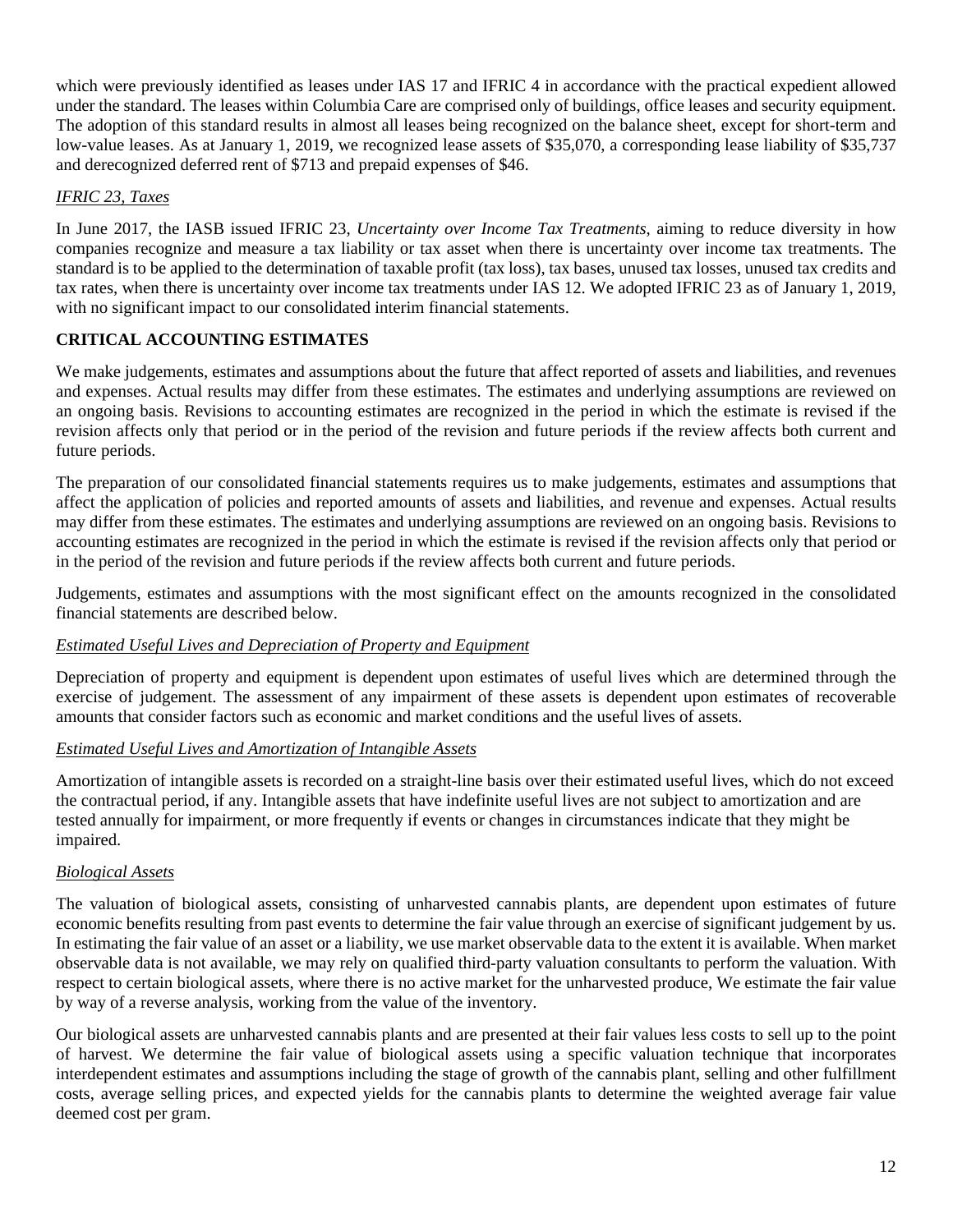The valuation of biological assets is based on a market approach where fair value at the point of harvest is estimated based on future selling prices less the costs to sell at harvest. For in-process biological assets, the estimated fair value at point of harvest is adjusted based on the plants' stage of growth. Stage of growth is determined by reference to days remaining to harvest over the average growth cycle.

Our estimates are subject to changes that could result from volatility of market prices, unanticipated regulatory changes, harvest yields, loss of crops, changes in estimates and other uncontrollable factors that could significantly affect the future fair value of biological assets.

These estimates include the following assumptions:

- i. Selling prices per gram were determined by estimating average selling price for each respective period. Average selling price for the years ended December 31, 2019 and December 29, 2018 was \$12.51 and \$13.85 per gram, respectively;
- ii. The stage of plant growth at which point of harvest is determined. As of December 31, 2019, and December 29, 2018, the biological assets were on average 51% and 48% completed, respectively;
- iii. Selling and other fulfillment costs were determined by estimating the average cost per gram, which was \$2.04 and \$2.27 per gram and equivalent gram of cannabis sold as of December 31, 2019 and December 29, 2018, respectively;
- iv. Expected yield per plant varies by strain and is estimated through historical growing results or grower estimate if historical results are not available. Average dry yield per plant as of December 31, 2019 and December 29, 2018 was 175 grams per plant.

# *Non-controlling Interests*

Non-controlling interests are classified as a separate component of equity in Columbia Care's consolidated statements of financial position and statements of changes in equity. Net income (loss) attributable to non-controlling interests are reflected separately in the consolidated statements of comprehensive loss and changes in equity. Any change in ownership of a subsidiary while the controlling financial interest is retained is accounted for as an equity transaction between the controlling and non-controlling interests. In addition, when a subsidiary is deconsolidated, any retained non-controlling equity investment in the former subsidiary will be initially measured at fair value and the difference between the carrying value and fair value of the retained interest will be recorded as a gain or loss.

### *Share-based Payment Arrangements*

We estimate the fair value of each share-based award on its measurement date using either the current market price of the stock, the Black-Scholes option valuation model or a Monte Carlo simulation valuation model, whichever is most appropriate and includes an estimate of the awards that will be forfeited. The Black-Scholes and Monte Carlo simulation valuation models incorporate assumptions such as stock price volatility, the expected life of options or awards, a risk-free interest rate and dividend yield. Changes in assumptions used to estimate fair value could result in materially different results.

# *Deferred Tax Asset and Valuation Allowance*

Deferred tax assets, including those arising from tax loss carry-forwards, requires us to assess the likelihood that Columbia Care will generate sufficient taxable earnings in future periods in order to utilize recognized deferred tax assets. Assumptions about the generation of future taxable profits depend, among other things, on management's estimates of future income and cash flows. In addition, future changes in tax laws could limit the ability of Columbia Care to obtain tax deductions in future periods. To the extent that future cash flows and taxable income differ significantly from estimates, the ability of Columbia Care to realize the net deferred tax assets recorded at the reporting date could be impacted.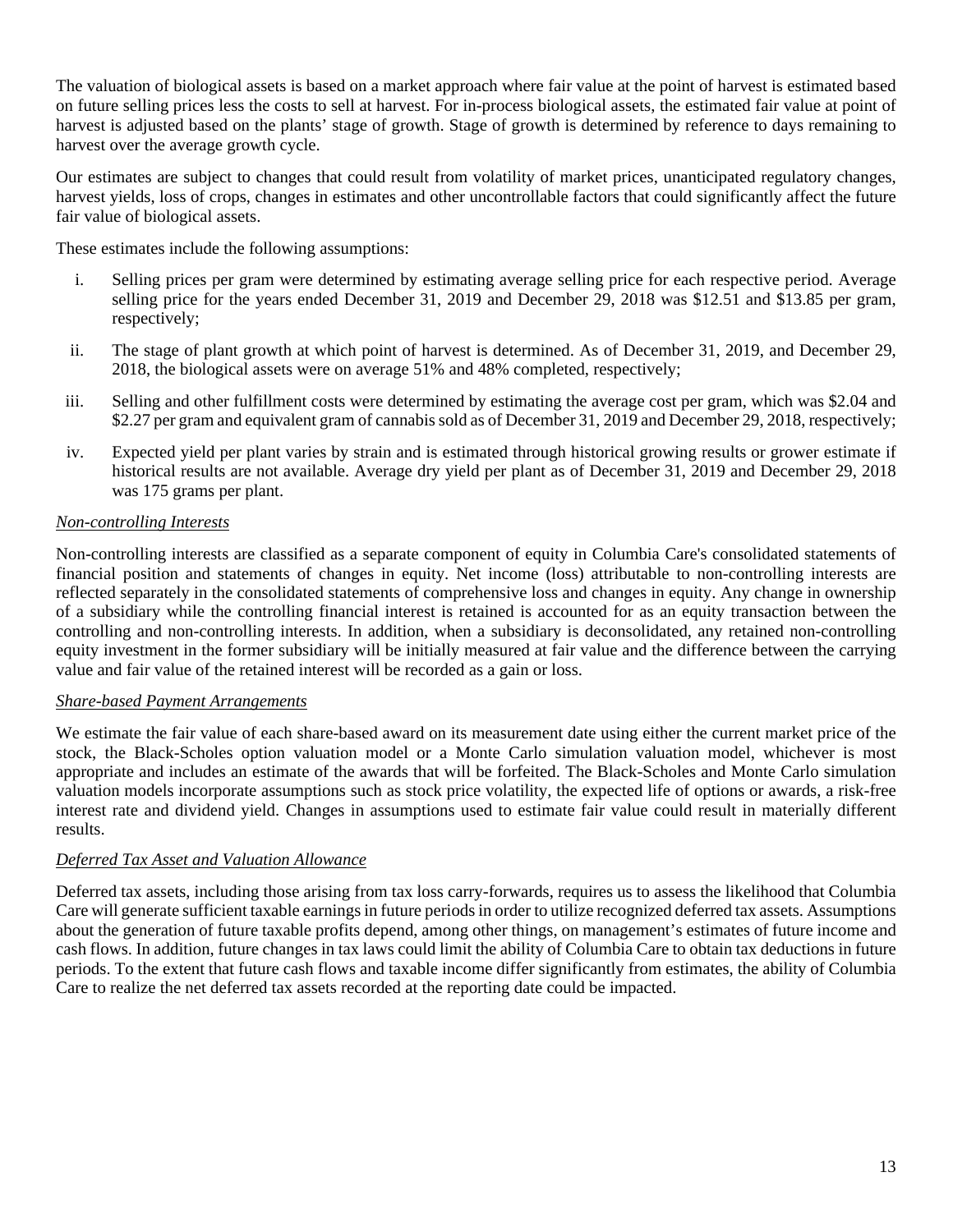## **FINANCIAL INSTRUMENTS AND FINANCIAL RISK MANAGEMENT**

Our financial instruments consist of cash and cash equivalents, accounts payable, accrued expenses and long-term debt. The fair values of cash, accounts payable and accrued expenses approximate their carrying values due to the relatively shortterm to maturity. Columbia Care classifies its cash as fair value through profit and loss (FVTPL) and accounts payable, accrued expenses and long-term debt as other financial liabilities. The fair value of cash and cash equivalents is based on level 1 inputs of the fair value hierarchy.

Financial instruments recorded at fair value are classified using a fair value hierarchy that reflects the significance of the inputs to fair value measurements. The three levels of contained within the hierarchy are:

Level 1 – Unadjusted quoted prices in active markets for identical assets or liabilities;

Level 2 – Inputs other than quoted prices that are observable for the asset or liability, either directly or indirectly; and

Level 3 – Inputs for the asset or liability that are not based on observable market data.

Our assets measured at fair value on a nonrecurring basis include investments, long-lived assets and indefinite-lived intangible assets. We review the carrying amounts of such assets whenever events or changes in circumstances indicate that the carrying amounts may not be recoverable or at least annually, for indefinite-lived intangible assets. Any resulting asset impairment would require that the asset be recorded at its fair value. The resulting fair value measurements of the assets are considered Level 3 measurements.

#### **Financial Risk Management**

We are exposed in varying degrees to a variety of financial instrument related risks. Our risk exposures and the impact on our financial instruments is summarized below:

### *Credit Risk*

Credit risk is the risk of a potential loss to us if a customer or third party to a financial instrument fails to meet its contractual obligations. The maximum credit exposure at December 31, 2019 and December 29, 2018, is the carrying amount of cash and cash equivalents, subscription receivable, accounts receivable and notes receivable. We do not have significant credit risk with respect to our customers. All cash deposits with regulated U.S. financial institutions.

We provide credit to our customers in the normal course of business and has established credit evaluation and monitoring processes to mitigate credit risk but has limited risk as the majority of our sales are transacted with cash. Through our recently introduced Columbia Care National Credit program, we provide credit to customers in certain markets in which we operate.

### *Liquidity Risk*

Liquidity risk is the risk that we will not be able to meet our financial obligations associated with financial liabilities. We manage liquidity risk through the management of our capital structure. Our approach to managing liquidity is to estimate cash requirements from operations, capital expenditures and investments and ensure that we have sufficient liquidity funds our ongoing operations and to settle obligations and liabilities when due.

We expect to incur increased expenditures related to our operations, including marketing and selling expenses and capital expenditures as we expand our presence in current markets and expand into new markets.

To date, we have incurred significant cumulative net losses and we have not generated positive cash flows from our operations. We have therefore depended on financing from sale of our equity and from debt financing to fund our operations. Overall, we do not expect the net cash contribution from our operations and investments to be positive in the near term, and we therefore expect to rely on financing from equity or debt.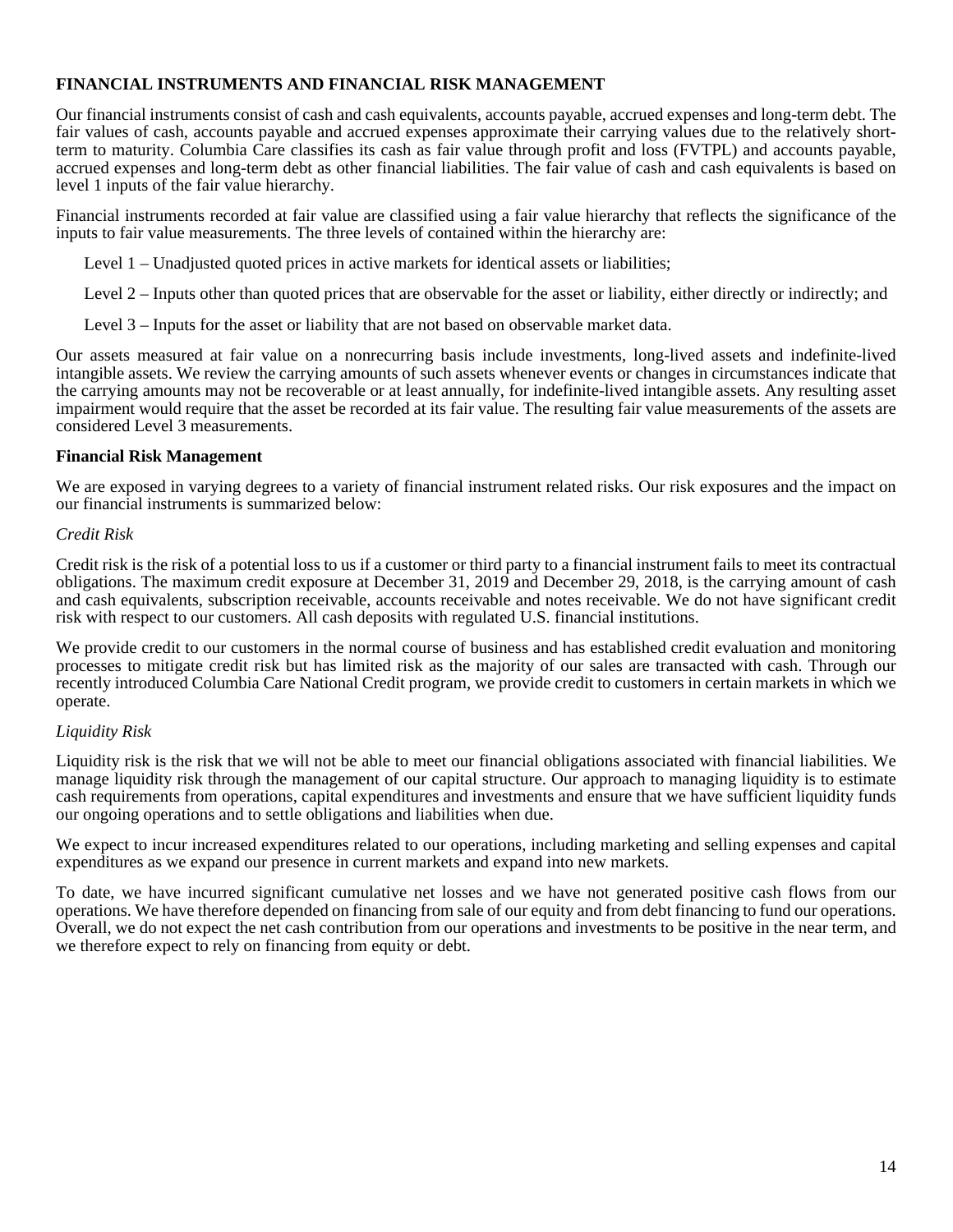## *Market Risk*

In addition to business opportunities and challenges applicable to any business operating in a fast-growing environment, our business operates in a highly regulated and multi-jurisdictional industry, which is subject to potentially significant changes outside of our control as individual states as well as the U.S. federal government may impose restrictions on our ability to grow our business profitably or enact new laws and regulations that open up new markets.

### *Interest Rate Risk*

Interest rate risk is the risk that the fair value or future cash flows of our financial instrument will fluctuate because of changes in market interest rates. Our cash deposits bear interest at market rates.

#### *Currency Risk*

Our operating results and financial position are reported in thousands of U.S. dollars. We may enter into financial transactions denominated in other currencies, which would result in Columbia Care's operations and financial position to be subject to currency transaction and translation risks.

As of December 31, 2019 and December 29, 2018, we had not entered into any significant financial transactions that were denominated in currencies different from our reporting currency, the U.S. dollar, except for proceeds from the issuance of shares in conjunction with our reverse takeover transactions. In conjunction with the settlement of our RTO, we recorded a realized foreign exchange gain of \$852 in other income, net for the year ended December 31, 2019. In addition, we had no hedging agreements in place with respect to foreign exchange rates. We have not entered into any agreements or purchased any instruments to hedge possible currency risks at this time.

#### *Price Risk*

Price risk is the risk of variability in fair value due to movements in equity or market prices. We are subject to risk of prices of our products due to competitive or regulatory pressures.

#### **Risk Factors**

For a detailed description of risk factors associated with Columbia Care, refer to the "Risk Factors" section of our Prospectus, which is available on SEDAR at www.sedar.com.

### **Disclosure Controls and Internal Control over Financial Reporting**

In accordance with National Instrument 52-109 – *Certification of Disclosure in Issuers' Annual and Interim Filings* ("**NI 52-109**"), management is responsible for establishing and maintaining adequate Disclosure Controls and Procedures ("**DCP**") and Internal Control Over Financial Reporting ("**ICFR**").

#### *Disclosure Controls and Procedures*

In accordance with NI 52-109, management, including the Chief Executive Officer ("CEO") and the Chief Financial Officer ("CFO"), have evaluated the effectiveness of the Company's DCP. Based upon the results of that evaluation, the Company's CEO and CFO have concluded that as at December 31, 2019, the Company's DCP to provide reasonable assurance that the information required to be disclosed by the Company in reports it files is recorded, processed, summarized and reported within the appropriate time periods and forms were effective.

#### *Internal control over financial reporting*

ICFR is a process designed to provide reasonable assurance regarding the reliability of financial reporting and the preparation of financial statements for external purposes in accordance with applicable IFRS. Internal control over financial reporting should include those policies and procedures that establish the following:

- maintenance of records in reasonable detail, that accurately and fairly reflect the transactions and dispositions of our assets;
- reasonable assurance that transactions are recorded as necessary to permit preparation of financial statements in accordance with applicable IFRS;
- receipts and expenditures are only being made in accordance with authorizations of management and the Board of Directors; and